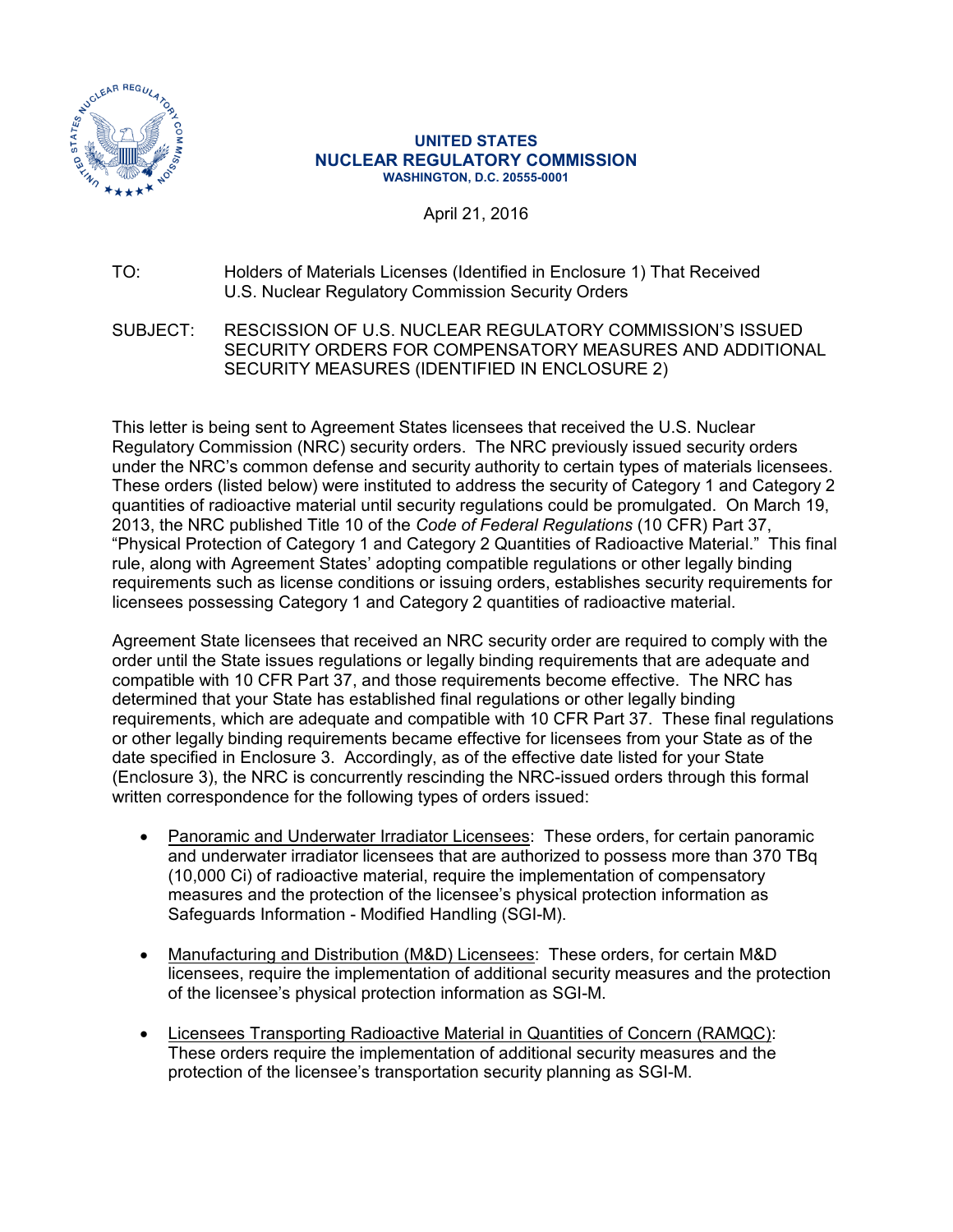• Fingerprinting: Separate fingerprinting orders were issued for: (1) access to and protection of safeguards information (SGI) and SGI-M for those licensees that received security orders or possessed information that required protection; and (2) for unescorted access to radioactive material in quantities of concern.

The security orders described above are available on the NRC's public Web site at [http://www.nrc.gov/security/byproduct/orders.html.](http://www.nrc.gov/security/byproduct/orders.html) Specific sections of the security orders for Panoramic and Underwater Irradiators, M&Ds, and RAMQC, that contain sensitive information or SGI-M, are not publicly available. The specific orders being rescinded are identified in Enclosure 2 to this letter.

Once your State's 10 CFR Part 37 requirements are in place, and the security orders referenced above rescinded, the SGI-M security orders issued to the licensees identified in Enclosure 1, as well as the security plans prepared pursuant to the orders, must be destroyed in accordance with 10 CFR 73.23(i) (Enclosure 4). The security plans required by these NRC orders include detailed SGI information that is not required to be included in security plans prepared for compliance with 10 CFR Part 37 requirements. Security plans prepared in preparation for compliance with your State's 10 CFR Part 37 requirements should not contain the detailed SGI information required by NRC orders, but instead, should only include the information required by the 10 CFR Part 37 requirements.

Because the NRC previously designated security plans for certain licensees, such as Panoramic Underwater Irradiators and M&Ds, as SGI-M, licensees may have security plans that were prepared in anticipation of your State's 10 CFR Part 37 requirements that may be labelled SGI-M even though the plans do not contain the detailed SGI information required by the orders. The NRC recently modified its SGI-M regulations such that security plans for Panoramic Underwater Irradiators and M&Ds are no longer considered SGI-M (80 FR 3865). Therefore, licensees who have security plans prepared in preparation for 10 CFR Part 37 requirements that do not contain the same specific information that was included in the security plans required by the orders (e.g., response times) but that are labelled SGI-M, should decontrol those security plans according to 10 CFR 73.23(h) (Enclosure 4) and protect the information pursuant to your State's Part 37 requirements.

Licensees should also be aware that documents marked as SGI-M must continue to be protected as SGI-M until they are destroyed or decontrolled. Additional information on the destruction or decontrolling of SGI is available in Section 9 of Regulatory Guide 5.79, ''Protection of Safeguards Information.''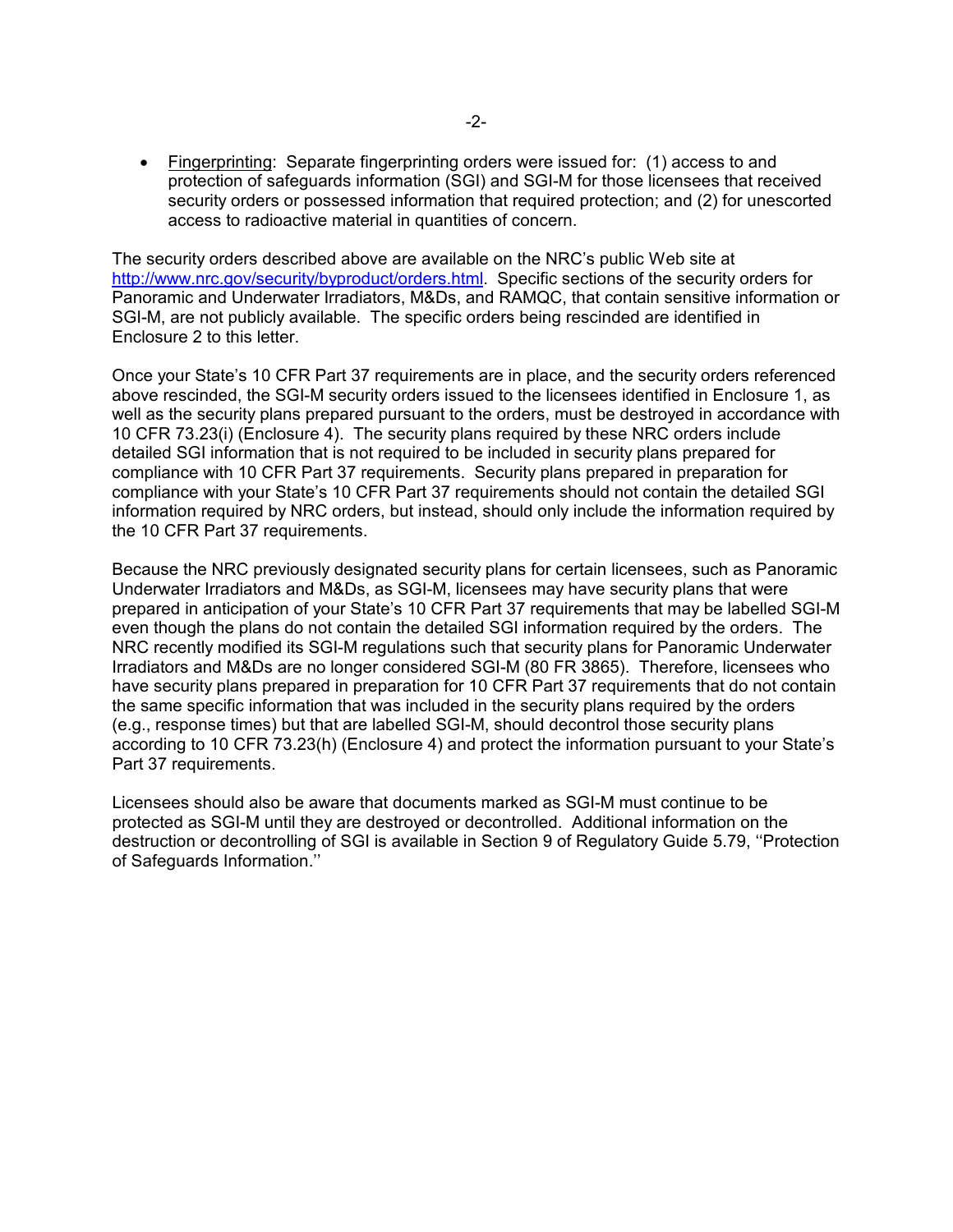If you have specific questions or concerns regarding the rescission of NRC's security orders, you may contact Kim Lukes (301-415-6701, [Kim.Lukes@nrc.gov\)](mailto:Kim.Lukes@nrc.gov).

Sincerely,

*/RA/*

Scott W. Moore, Acting Director Office of Nuclear Material Safety and Safeguards

Enclosures:

- 1. List of Applicable Materials Licensees
- 2. Table of Specific Orders for Rescission
- 3. Reference List of State Effective Dates
- 4. 10 CFR 73.23 (h) and (i) Text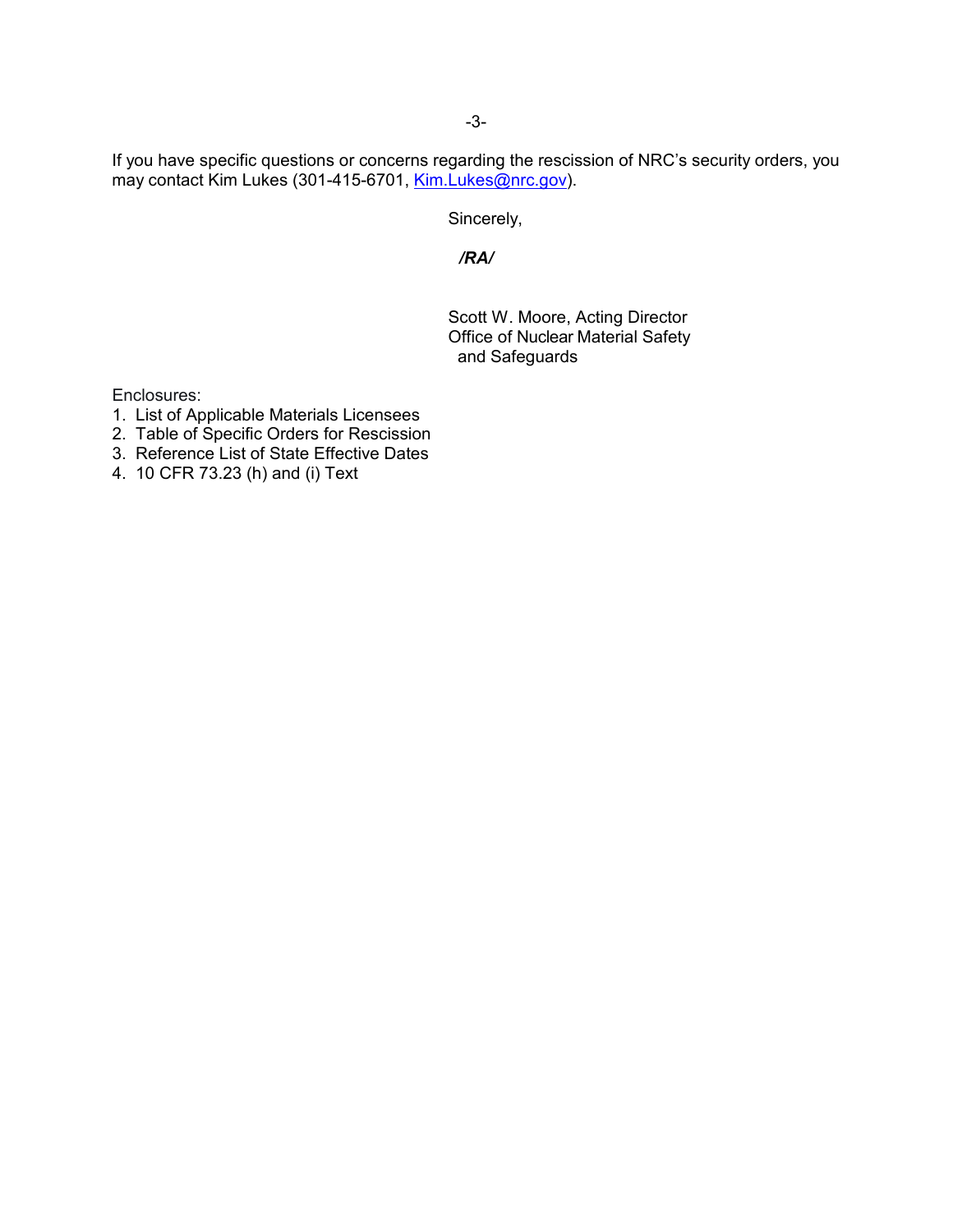If you have specific questions or concerns regarding the rescission of NRC's security orders, you may contact Kim Lukes (301-415-6701, [Kim.Lukes@nrc.gov\)](mailto:Kim.Lukes@nrc.gov).

Sincerely,

### */RA/*

Scott W. Moore, Acting Director Office of Nuclear Material Safety and Safeguards

Enclosures:

- 1. List of Applicable Materials Licensees
- 2. Table of Specific Orders for Rescission
- 3. Reference List of State Effective Dates
- 4. 10 CFR 73.23 (h) and (i) Text

DISTRIBUTION: See next page

#### **ML16053A386**

| <b>OFFICE</b> | NMSS/MSTR               | NMSS/MSTR     | NMSS/MSTR                       | NMSS/MSTR       |
|---------------|-------------------------|---------------|---------------------------------|-----------------|
| <b>NAME</b>   | <b>MSmethers</b>        | <b>SAtack</b> | Via e-mail<br><b>MBeardsley</b> | <b>DCollins</b> |
| <b>DATE</b>   | 3/15/2016               | 3/24/2016     | 3/24/2016                       | 4/06/2016       |
| <b>OFFICE</b> | OGC - NLO               | NMSS(TechEd)  | <b>OE</b>                       | <b>NMSS</b>     |
| <b>NAME</b>   | Via e-mail<br>JOImstead | WMoore        | Via e-mail<br>PHolahan          | <b>SMoore</b>   |
| <b>DATE</b>   | 4/01/2016               | 4/07/2016     | 4/12/2016                       | 4/21/2016       |

**OFFICIAL RECORD COPY**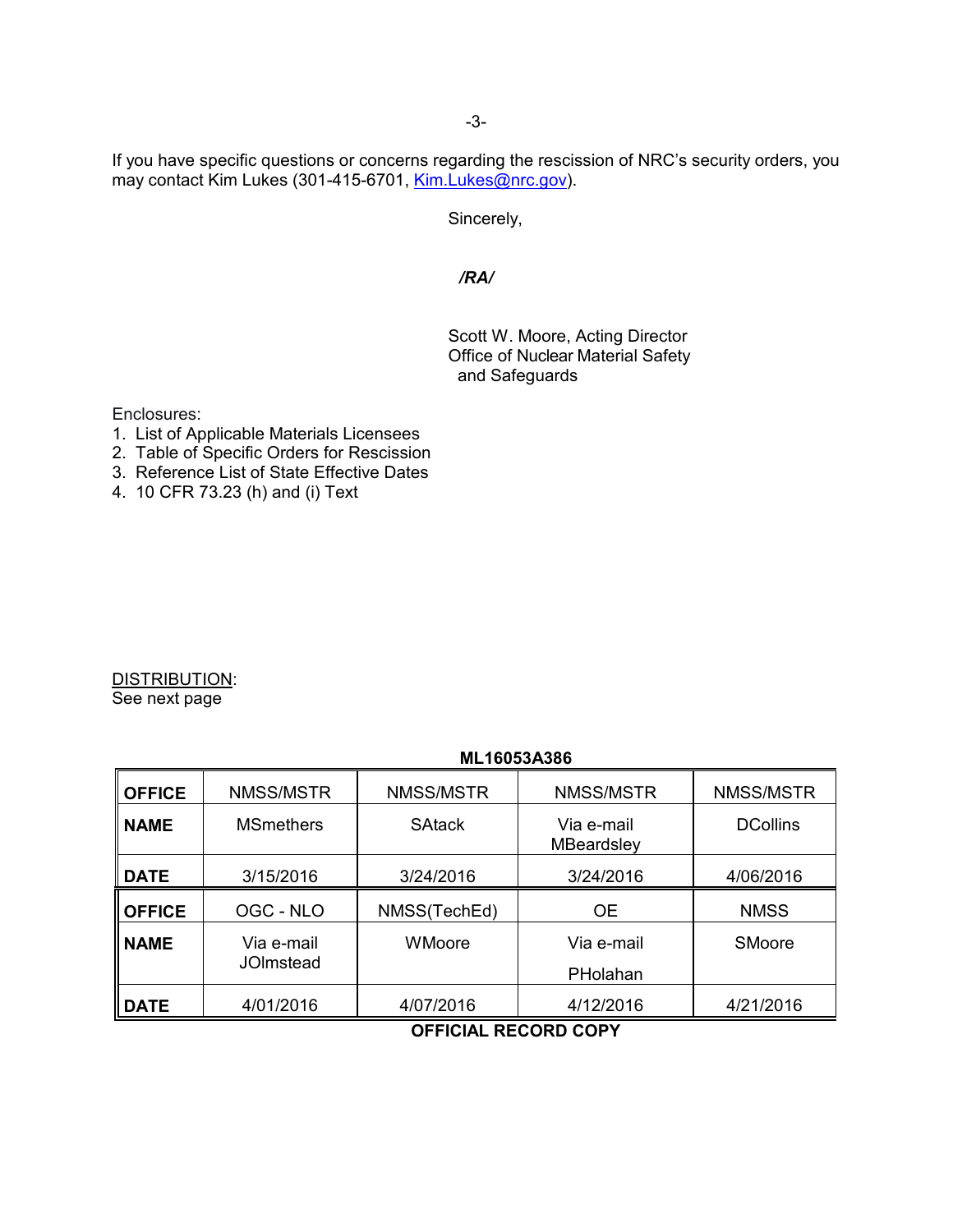#### **DISTRIBUTION:**

#### **Agreement States:**

Jared Thompson, Arkansas Department of Health John Fassell, California Department of Health Services Cynthia Becker, Florida Department of Health Travis Cartoski, Georgia Environmental Protection Division Gibb Vinson, Illinois Emergency Management Agency Curt Pendergrass, Kentucky Department for Public Health Richard Blackwell, Louisiana Department of Environmental Quality Raymond Manley, Maryland Department of the Environment Jack Priest, Massachusetts Department for Public Health B.J. Smith, Mississippi State Department of Health Julia Schmitt, Nebraska Department of Health & Human Services Augustinus Ong, New Hampshire Department of Health & Human Services Catherine Biel, New Jersey Department of Environmental Protection Michael Ortiz, New Mexico Environmental Department Robert Dansereau, New York State Health Department David Crowley, North Carolina Department of Health and Human Services James Peterson, South Carolina Department of Health and Environmental Control Charles Flynn, Texas Department of State Health Services Bobby Janecka, Texas Commission of Environmental Quality Paul Schmidt, Wisconsin Department of Health Services

#### **NRC:**

Melanie Galloway, NSIR Tim Mossman, NSIR Daniel Collins, NMSS Paul Michalak, NMSS James Trapp, Region I Blake Welling, Region I Donna Janda, Region I Monica Ford, Region I John Giessner, Region III Aaron McCraw, Region III Patricia Pelke, Region III James Lynch, Region III Mark Shaffer, Region IV Ray Kellar, Region IV Vivian Campbell, Region IV Randy Erickson, Region IV

MSTR r/f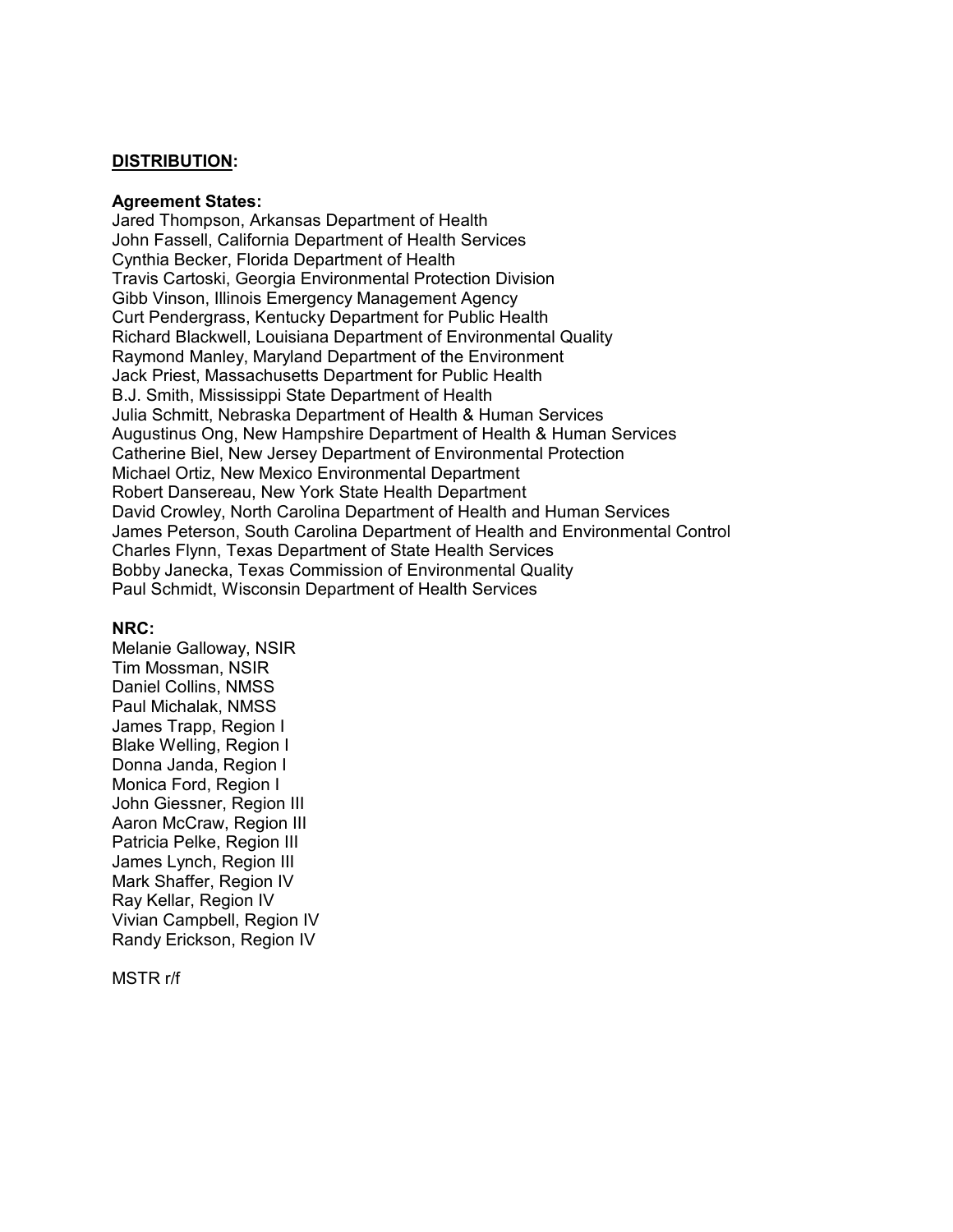### **Applicable State Materials Licensees**

License No.: NR-12345-67 Docket No.: 030-12345 John Doe Company, Inc. 123 Brick Road Any City, ST 01234

Will appear with specific licensee information when mailed out. There will be a master list for internal purposes.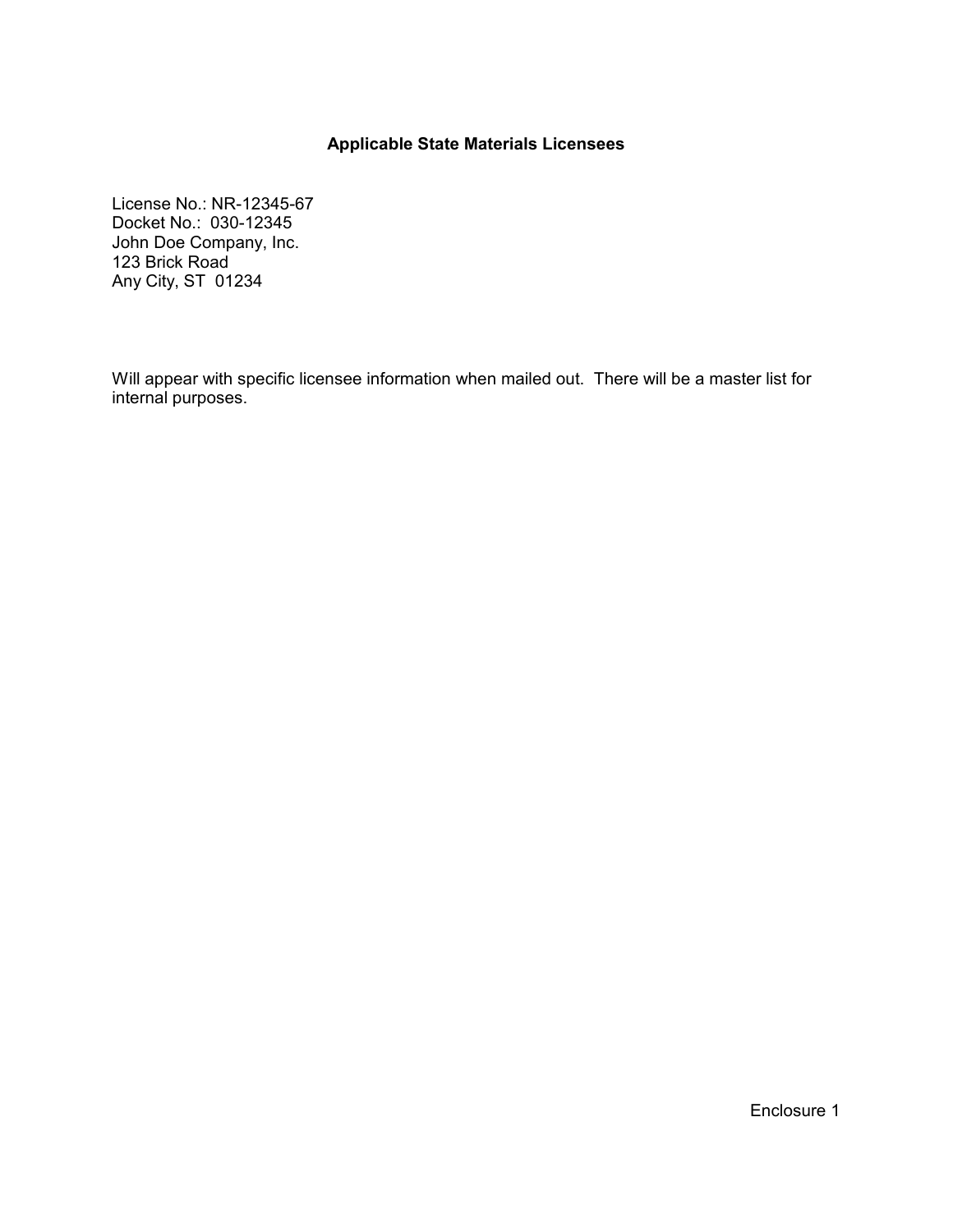# **Specific Orders Identified for Rescission, Effective Immediately**

## **Fingerprinting – Access to Materials**

| <b>Issuance Date</b> | Order No. | <b>Order Description</b>               | Recipients                         |
|----------------------|-----------|----------------------------------------|------------------------------------|
| 10/17/2006           | EA 06-248 | Fingerprinting for access to materials | <b>Irradiator Order Recipients</b> |
| 03/08/2007           | EA 07-055 |                                        |                                    |
| 06/05/2013           | EA 13-041 |                                        |                                    |
|                      |           |                                        |                                    |
| 10/17/2006           | EA 06-250 | Fingerprinting for access to materials | <b>M&amp;D Order Recipients</b>    |
| 06/05/2013           | EA 12-194 |                                        |                                    |
|                      |           |                                        |                                    |
| 10/17/2006           | EA 06-249 | Fingerprinting for access to materials | <b>RAMQC Order Recipients</b>      |
|                      |           |                                        |                                    |

# **Fingerprinting – Access to and Protection of Safeguards Information (SGI)**

| <b>Issuance Date</b> | Order No. | <b>Order Description</b>             | Recipients              |
|----------------------|-----------|--------------------------------------|-------------------------|
| 08/21/2006           | EA 06-155 | <b>Order Imposing Fingerprinting</b> | Irradiator, M&D, or     |
| 10/04/2006           | EA 06-242 | Requirements for Access to SGI       | <b>RAMQC Recipients</b> |
| 12/01/2006           | EA 06-290 |                                      |                         |
| 06/05/2013           | EA 12-193 |                                      |                         |
| 06/05/2013           | EA 13-040 |                                      |                         |
|                      |           |                                      |                         |

# **Irradiator Order**

| <b>Issuance Date</b> | Order No. | <b>Order Description</b>                                           | Recipients                                           |
|----------------------|-----------|--------------------------------------------------------------------|------------------------------------------------------|
| 06/06/2003           | EA 02-249 | <b>Order Imposing Compensatory</b>                                 | Licensees with Panoramic                             |
| 09/16/2005           | EA 05-129 | Measures for Panoramic and<br>Underwater Irradiators Authorized to | and Underwater Irradiators<br>that are authorized to |
| 11/09/2006           | EA 06-251 | Possess Greater than 370                                           | possess greater than 370                             |
| 05/22/2007           | EA 07-002 | TeraBecquerels (10,000 Curies) of                                  | TBq (10, 000 Ci) of                                  |
| 06/05/2008           | EA 08-033 | Byproduct Material in the Form of                                  | radioactive material                                 |
| 01/23/2014           | EA 13-241 | <b>Sealed Sources</b>                                              |                                                      |
|                      |           |                                                                    |                                                      |
|                      |           |                                                                    |                                                      |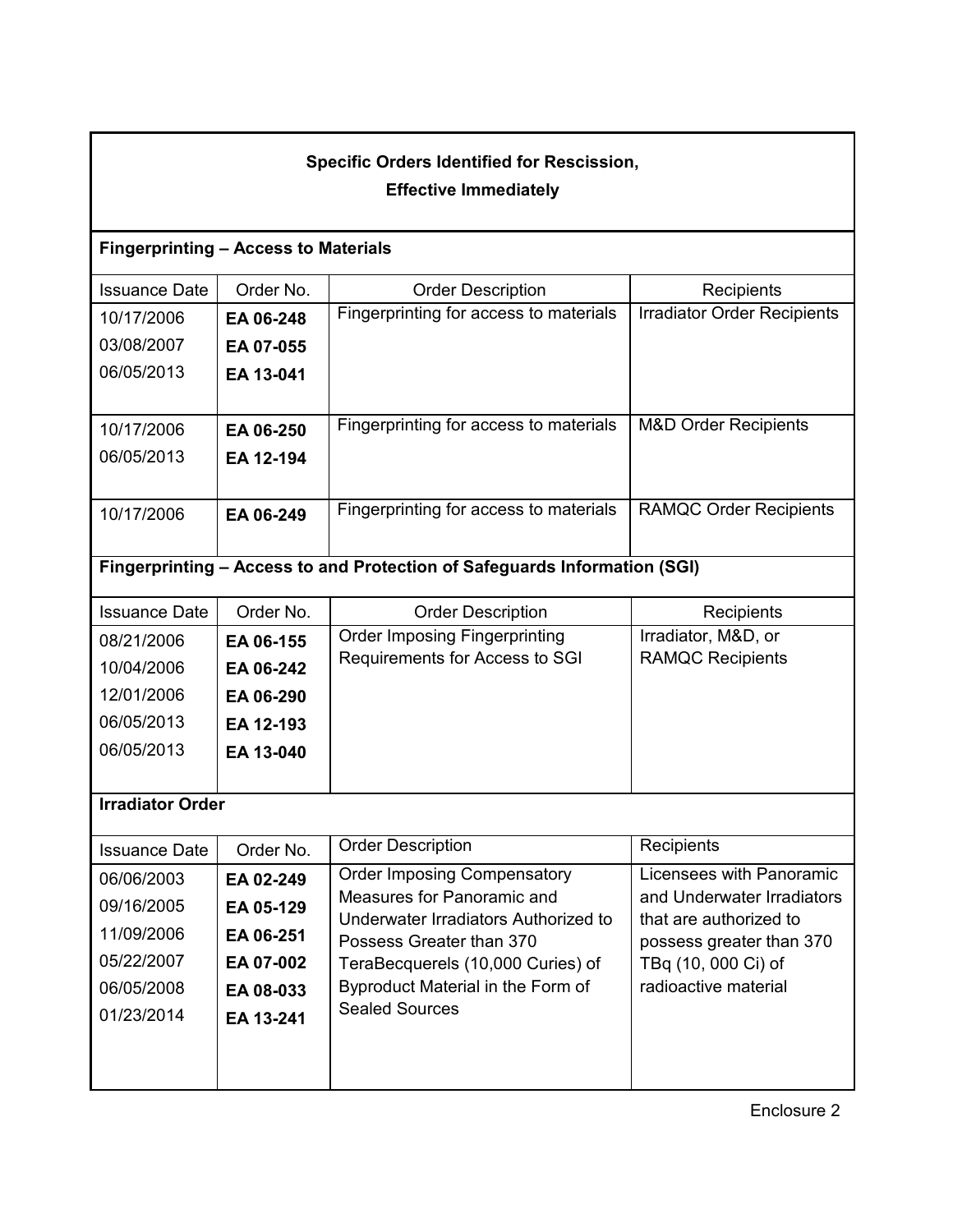| <b>M&amp;D Order</b>           |            |                                                                                    |                                                                                           |
|--------------------------------|------------|------------------------------------------------------------------------------------|-------------------------------------------------------------------------------------------|
| <b>Issuance Date</b>           | Order No.  | <b>Order Description</b>                                                           | Recipients                                                                                |
| 01/12/2004                     | EA 03-225  | <b>Order Imposing Additional Security</b>                                          | Licensees authorized to                                                                   |
| 09/16/2005                     | EA 05-129M | Measures to Manufacturing and<br><b>Distribution Licensees</b>                     | manufacture or initially<br>transfer items containing                                     |
| 05/22/2007                     | EA 07-019  |                                                                                    | radioactive material for                                                                  |
| 10/29/2013                     | EA 13-189  |                                                                                    | sale or distribution                                                                      |
|                                |            |                                                                                    |                                                                                           |
| <b>RAMQC (Transport) Order</b> |            |                                                                                    |                                                                                           |
| <b>Issuance Date</b>           | Order No.  | <b>Order Description</b>                                                           | Recipients                                                                                |
| 06/06/2003                     | EA 05-006  | <b>Order for Additional Security</b>                                               | Licensees authorized to                                                                   |
| 05/22/2007                     | EA 07-003  | Measures on the Transportation of<br>Radioactive Material Quantities of<br>Concern | possess and transfer items<br>containing radioactive<br>material quantities of<br>concern |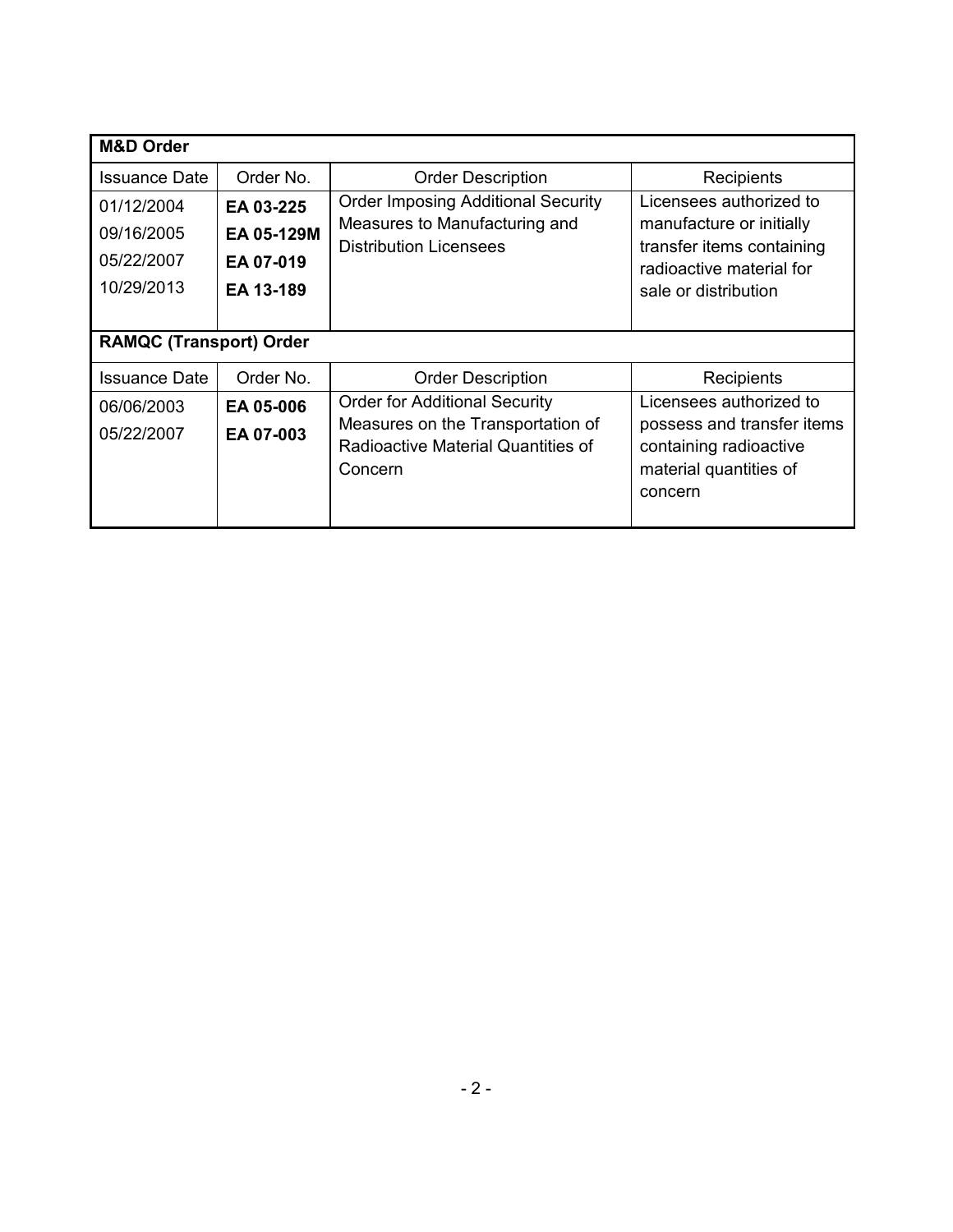| <b>State Effective Dates</b> |                       |  |
|------------------------------|-----------------------|--|
| <b>State</b>                 | <b>Effective Date</b> |  |
| Arkansas                     | 3/01/2016             |  |
| California                   | 3/19/2016             |  |
| <b>Florida</b>               | 3/01/2016             |  |
| Georgia                      | 3/19/2016             |  |
| <b>Illinois</b>              | 2/26/2016             |  |
| Kentucky                     | 2/05/2016             |  |
| Louisiana                    | 11/20/2015            |  |
| <b>Maryland</b>              | 3/04/2016             |  |
| <b>Massachusetts</b>         | 2/26/2016             |  |
| <b>Mississippi</b>           | 3/19/2016             |  |
| <b>Nebraska</b>              | 3/19/2016             |  |
| <b>New Hampshire</b>         | 3/10/2016             |  |
| <b>New Jersey</b>            | 3/19/2016             |  |
| <b>New Mexico</b>            | 3/11/2016             |  |
| <b>New York</b>              | 3/18/2016             |  |
| <b>North Carolina</b>        | 3/01/2016             |  |
| <b>South Carolina</b>        | 3/19/2016             |  |
| Texas                        | 3/01/2016             |  |
| Wisconsin                    | 2/01/2016             |  |